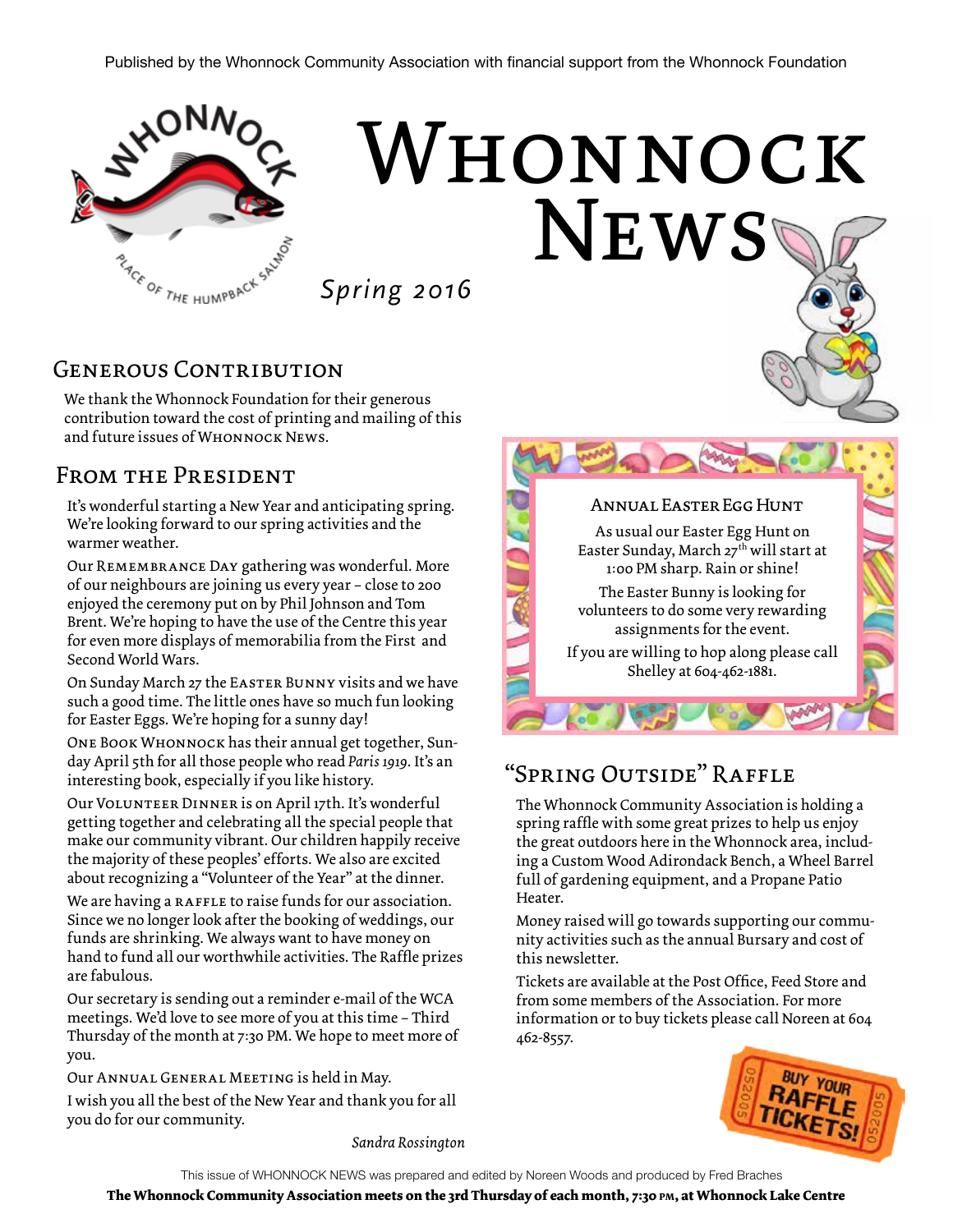

#### DATES TO REMEMBER

**Annual Easter Egg Hunt**  Sunday March 27th – Easter Egg Hunt – Whonnock Lake

**One Book Whonnock Gathering**  Tuesday April 5th – Thornhill Hall

**Thornhill Annual Plant Swap**  Sunday April 17th – Thornhill Hall

#### **WCA Annual Volunteer Appreciation Dinner**

Sunday, April 17th – Whonnock Lake Centre

#### **Annual General Meeting WCA**

Thursday May 19th – Whonnock Lake Centre.

### E-mail: <lakesidepre-school@hotmail.com> Whonnock Community Association Bursary

The Whonnock Community Association awards a deserving student an annual bursary of \$1000.

For those students interested in our Bursary and who qualify by having lived in the Whonnock area for at least 2 years, please see below for our criteria.

- First we look at the student's marks which must show a commitment to furthering their education at college, trade school or university.
- Secondly we assess financial need.
- Thirdly we look for a student's history of volunteering either in the community, the school or other worthy cause.

Please check with your school counsellor during the fall semester for more information.

If you have an interest in serving on this committee please call Noreen Woods at 604-462-8557. The time commitment is minimal and the satisfaction is great, knowing you are helping a student on their road to future success.

#### Byrnes Bursary

www.whonnock.ca

The Whonnock Foundation's Byrnes Bursary program grants amounts of up to \$2,000 per four-month period to students from east Maple Ridge enrolled in a college, university, trade school or other post-secondary establishment with a proven record of good performance in post-secondary education.

For more about the Whonnock Foundation and the terms of reference of the Byrnes Bursary visit: <http://whonnock.ca/ whonnock/Foundation.htm>

E-mail: <foundation@whonnock.ca >



#### LAKESIDE PRESCHOOL

Located on beautiful Whonnock Lake in the Whonnock Lake Centre, this bright well-equipped preschool offers a variety of experiences for 3-to-5-year-olds.

Our aim is to provide each child with exciting and stimulating experiences in a warm and relaxed atmosphere.

For ongoing registration phone Mrs. Kilsby at 604-462-0026 to reserve your child's space in one of our programs. Web site: < http://www.lakesidepre-school.com>

#### WHONNOCK **ELEMENTARY** School



For information about Whonnock Elementary and upcoming events please visit the school's Web site at <whonnockschool.sd42.ca>.

#### Montessori Corner

The Montessori Corner is a private educational organization. We offer preschool and kindergarten programs in two different locations, Websters Corners and Whonnock.

For more information visit <http://montessoricorner.ca/>, email <info@montessoricorner.ca>, or call Ms. Debora Vieira at 604-462-1400.

#### First Whonnock Scouts



1st Whonnock Scouts would like to thank the community for their continued support. Our bottle drive fund raisers ensure our Scouts, Cubs and Beavers are able to participate in special events and camping.

As with any great association, the volunteer parents make the program successful.

With the rising cost of fuel and busy schedules our parents are finding it difficult to commit to driving the neighbourhood to collect donations.

To compensate and help the community

continue supporting our kids please feel free to call our bottle drive coordinator, A. Hawrysh 604 773 9757, for a pickup of your donation.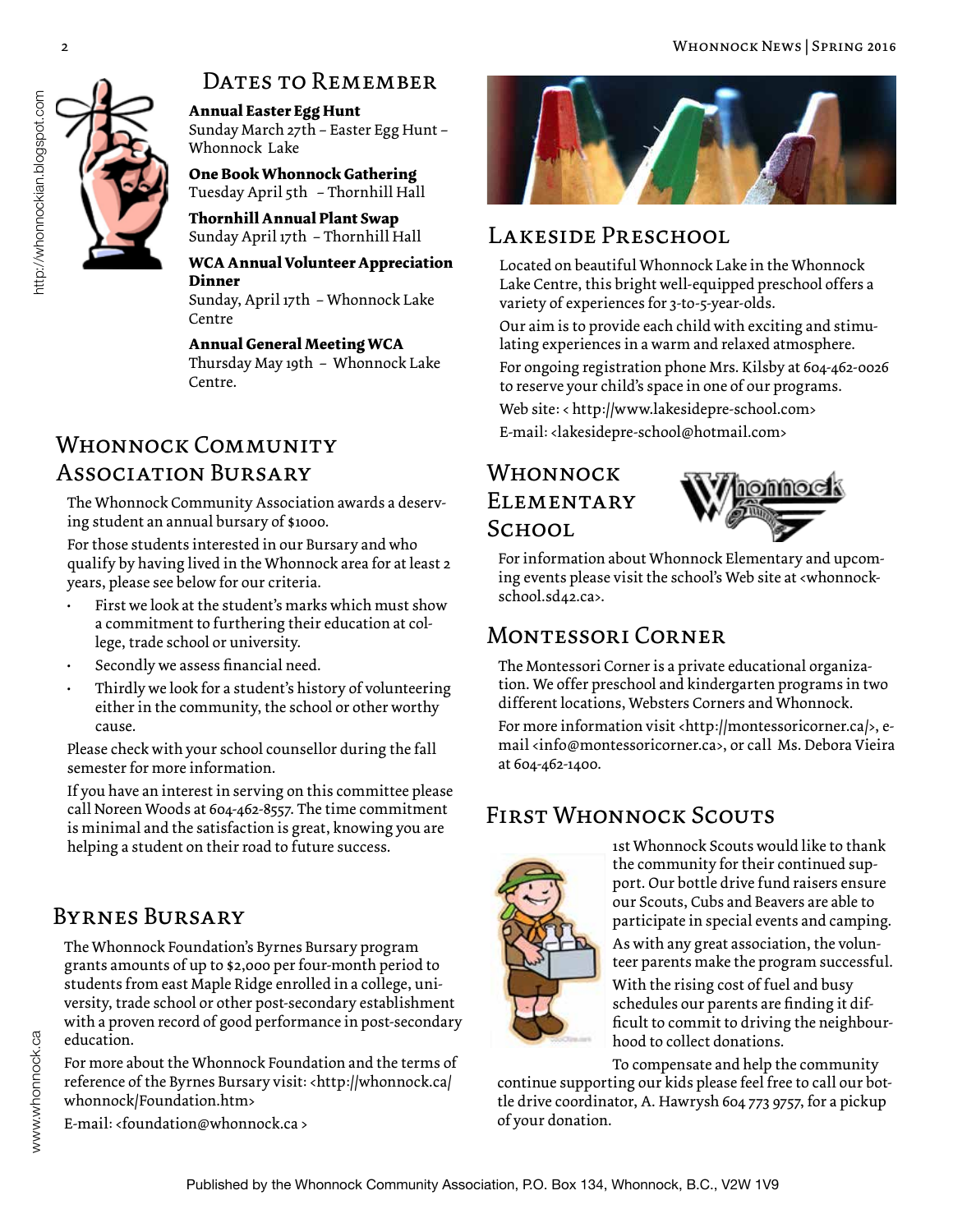### Music In Me! Studio

Teaching a variety of programs and musical styles based on the individual student's preferences and musical goals.

Classical music

- 
- Contemporary styles (Pop, Jazz & Blues)
- Recreational music (chording, play by ear, improvise)

Recital & Festival opportunities

Exams (for interested students, practical & theory exams)

Call Eleanor Tracey at 604-287-6963 or email eleanor. tracey@shaw.ca

Website: www.musicinme.musicteachershelper.com



#### WHONNOCK TOPS Local #4522

TOPS is a nonprofit organization that helps members to improve their health and well being. We meet at the Wildwood Fellowship Church Mondays at 6:30 pm.

Come and visit with us - we have fun and successful weight loss. Phone Carolyn , 604-462-1213, or Lori Button, 604-463- 7355, for more info.

For information on other chapters in Maple Ridge phone Thelma at 604-467-5601.

#### 4-H CLUB



The Otter Llama 4-H club has added poultry and Cloverbuds!

The 4-H motto is to "learn to do by going".

Come and learn about animals, meet new people, go to fairs and become a more confident young person all while having fun.

We meet in Maple Ridge.

Cloverbuds (junior 4-H) ages 6-8 (as of January 1st)

4-H ages 9-19 (as of January 1st)

for more information contact Al tapdimer@gmail.com or Pascale at spshaw@telus.net

We are a small vegetable farm located in Thornhill



growing over 30 varieties of vegetables and herbs throughout the year.

We offer direct-to-customer sales through our website www.

wanderingrowfarm.com and also offer the opportunity to sign up for a weekly harvest box. For more information call Angela: 604-418-4377 Email: angela@wanderingrowfarm.com



#### One Book Whonnock

This year's 'One Book Whonnock' book is a big one! The time to start reading is NOW! Thirty seven neighbours have already signed up to read it.

Get a copy of *Paris 1919* by Margaret MacMillan and immerse yourself in the intrigues that followed the First World War.

Answer two questions:

*•* How has reading this book helped you understand more recent world events?

*•* Do you have personal stories of the impact on your family of World War I and its aftermath or your family's life in 1919? We'd love you to submit these stories beforehand (jeandavidson@shaw.ca) so we can display them at the gathering.

Tell us you are coming to the gathering to discuss the book - Tuesday April 5, 2016 at Thornhill Hall. Please register by e-mailing jeandavidson@shaw.ca. We will then send you details for the evening.

Would you like to organize 'One Book Whonnock' next year? Lots of help available from those who have been doing it but it's time for someone new to bring their ideas and take the leadership.

For questions or ideas about 'One Book Whonnock' for this year or next, talk to Jean at 604-462-7341.

Watch the One Book Whonnock Web site for updates: < onebookwhonnock.blogspot.ca>

#### WHONNOCK WALKERS

Join us Monday, Wednesday and Friday mornings at 9:15 for a friendly, one-hour walk. Call Brita at 604 462-9863 for more information.



http://whonnockian.blogspot.com

http://whonnockian.blogspot.com

Location: Whonnock Lake Centre Parking lot.

**Beaver Mountain Works** specializes in shooting, hunting and fishing gear, living history, and giftware, wood, steel, canvas and textile products. Under the name **Leather Mark Saddlery** we create quality custom saddles and tack.



26525, 98th Avenue, Maple Ridge, BC, V2W 1K3 Tel: 778-994-1580 E-mail: info@leathermarksaddlery.com

http://beavermountainworks.com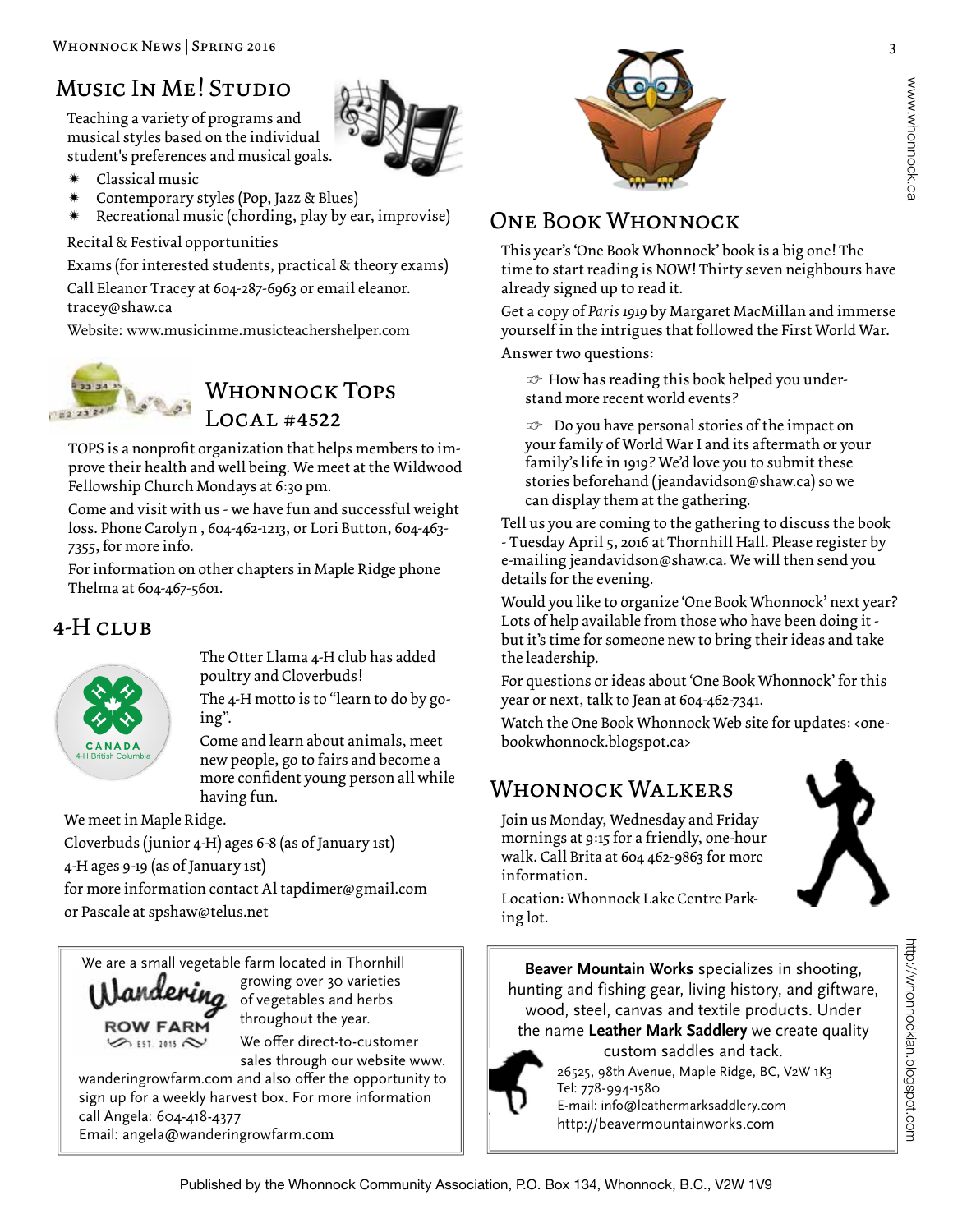

#### Ruskin Community Hall

#### RUSKIN COMMUNITY HALL

28395 96th Avenue, Maple Ridge, B.C., V2W 1L3 Phone: 604-462-9739 / ruskinhall@yahoo.ca www.whonnock.ca/ruskin/hall.htm

The Ruskin Community Hall is located at the corner of 96th Avenue and 284th Street. Community meetings are the second Tuesday of the month at 7:30. Everyone is welcome.

The hall is available for rental at an hourly or nightly rate. Our seating capacity is 84.

For booking information call Shannon @ 604-462-7642 or the hall @ 604-462-9739.

KIM RONDQUIST continues to teach yoga Wednesday nights from 7:30 to 9:00. Classes are for all levels of strength and flexibility. Drop in rates are available. For information call Kim at 604-462-4284.



#### Thornhill Community Hall

The Thornhill Community Hall finished a very successful and busy year of bookings and events in 2015. Bookings are beginning to fill for 2016.

The volunteers continue to maintain the equipment and upkeep of both the exterior and interior of the hall. Thank you to the City of Maple Ridge for their Neighbourhood Matching Grant which enabled us to do a complete renovation of both washrooms in 2015.

The Annual Plant Swap organized by Joan Duncan (604-462- 8778) will be held in the parking lot of the Hall on Sunday, April 17th from 10:00-1:00. Rain or Shine.

Keep an eye out for the information on our reader board. Everyone is welcome to participate.

The City has renewed a five year lease with 2 subsequent 5 year terms to follow. It is very good news for our community as it provides stability and support.

Community meetings are held on the third Thursday of each month @ 7:00 pm.

For Hall rentals please contact Fran Norman @ 604-462-7869 or Shirley Kinney @ 604-476-7794.



#### Junichi Tanaka,

born in Japan, established a ceramics studio at Whonnock in 1998.

His work has been widely accepted all over Canada. Ceramics is not his only passion. He has climbed major mountains and he is a poet. His Web site address is

www.ceramicsjunichi.com



Klaus & Betty von Hardenberg Phone/Fax: 604.462.9244 Email: info@vonhardenbergcandles.com 9730 Spilsbury Street Maple Ridge, BC Canada V2W 1K7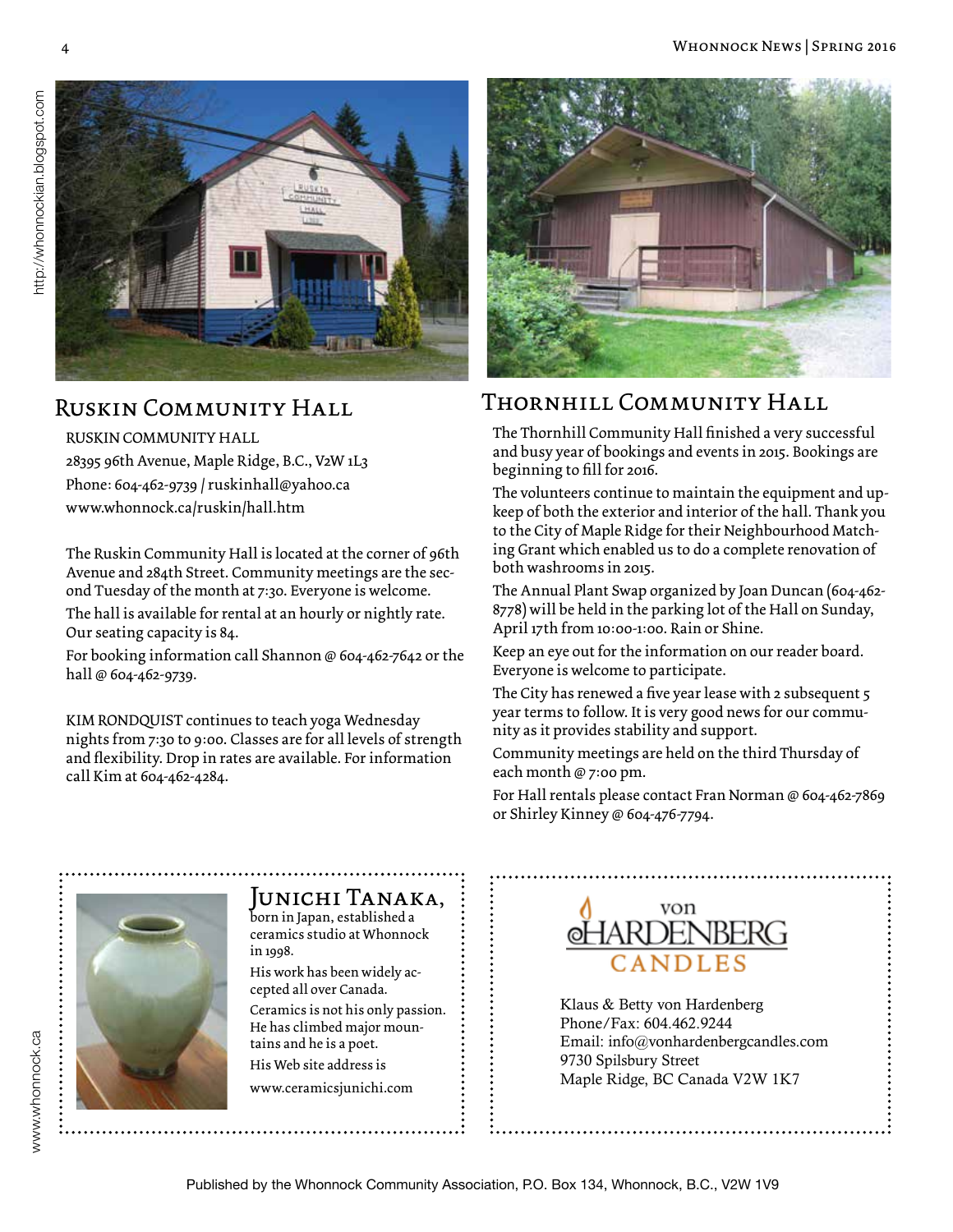#### Whonnock Weavers and Spinners



The Whonnock Weavers and Spinners had a very busy fall and winter and were very happy to see many of you at our 35th Annual Open House last November. We will be back again on the last Sunday of November in 2016, so mark November 27th on your calendar.

This spring we are looking forward to a basket making workshop and will hold another beginner basket workshop later in early summer.

We have been hosting spin-ins on Tuesday nights at The ACT on January 12 and February 9. We will continue to hold the spin-ins on the second Tuesday of the month until June. We are either in the lobby or the Art Gallery from 7:00 to 9:00 pm. Please do stop by to join us to see what hand spinning is all about. We also welcome you if you just would like to come and knit or work on a project.

This year our meetings are being held at the Whonnock Lake Centre on the 4th Tuesday of each month at 7:30 PM. There is usually a short business meeting followed by a program.

We always welcome new members so if you are interested in the fibre arts and wish to join us, simply come to a meeting. If you would like more information, please phone Marie at 604-462-9059. Our website can be found at www.whonnockweaversandspinners.org

#### Ridge Canoe and Kayak News

First of all, the Ridge Canoe and kayak Club would like to thank all those who attended the New Year's Eve fundraiser! It was a great success and some good deals were found by many at the silent auction.

We are currently in the middle of our winter programs. With the warmer than usual weather, our athletes, the competitive group, youth and master's programs have been able to get on the water for paddling every week except for a few weeks right at New Year's. Dragon Boating will resume once again in the spring. The upcoming season will be upon us soon, with our first regatta in May.

We have already started to book our school programs, which were fully booked last year where we had over 1000 students attend. This is a fun-oriented outing designed to provide basic paddling skills and recreational water safety to elementary and high school students.

In order to introduce youth to the sport of paddling, RCKC offers this program at a very low cost compared to other school field trips. Information about our summer programs and camps will be available through Maple Ridge Parks and Leisure Services.

> Information about our club and programs is available on our website www.rckc.ca.

*Darren Koehler, Commodore, RCKC*



#### Help Save the School Buses

Did you know that all the school buses for Maple Ridge and Pitt Meadows (SD42) have been cancelled effective the end of June 2016? ALL BUSES – this means no buses from Ruskin and Whonnock to Garibaldi!! How will the children in the communities of Whonnock and Ruskin get to their elementary or high schools?

The school board trustees made the decision to cut the school buses after three consecutive years of cuts to their budget. This year they were forced to cut yet again and they decided to cut the school buses because it affected the least number of children. What they did not know is that the school bus is the only means of transportation to and from school for some of the children in our community.

The families that live in Whonnock Ruskin and Thornhill moved here knowing that the school bus would take their children to and from school safely. Although there is some transit available, it does not accommodate school times, and is spotty in some areas while nonexistent in others. As well, with the worldwide move to more sustainable living, forcing more people to drive seems a step backwards?

 Maple Ridge has changed and grown over the years. Our population has exploded. We have lots of new housing developments, new roads, transit to many areas of Maple Ridge and to some schools. One of the things that has not changed in all these years though is the distance to elementary and high school for those families who live in the remote area of Whonnock, Ruskin and Thornhill.

Although there are only about 360 children who use the bus at this time, enrollment in SD42 continues to go up which would means the number of children needing the bus to get to school is increasing. . Almost 20 percent of Whonnock elementary students use the school bus to get to school and almost 30% of the resident population of Garibaldi High School uses the school bus to get to school. In 2014/2015 parents also began paying \$215.00 for the bus per year.

 If you need the school bus, had kids who used it, live beside someone who does or even don't currently use it but have children who will in the future, please tell the School Board Trustees, your local MLA, Mark Dalton, tell the Education Minister, tell the local newspapers, tell anyone who can make a difference.

We live in the most rural part of Maple Ridge and we need our school bus! Please stand up and fight for our bus. Don't know how to help? for questions and information and see Facebook Savethemapleridgeschoolbuses or Email <savetheschoolbussd42@gmail.com> Education<br>who can<br>d we need<br>r bus. Don't<br>provide Shaw<br>ail <savethe-<br>your com-<br>Pascale Shaw<br>Pascale Shaw

Your voice counts! Please use it to help those in your community who really need the school bus.

http://whonnockian.blogspot.com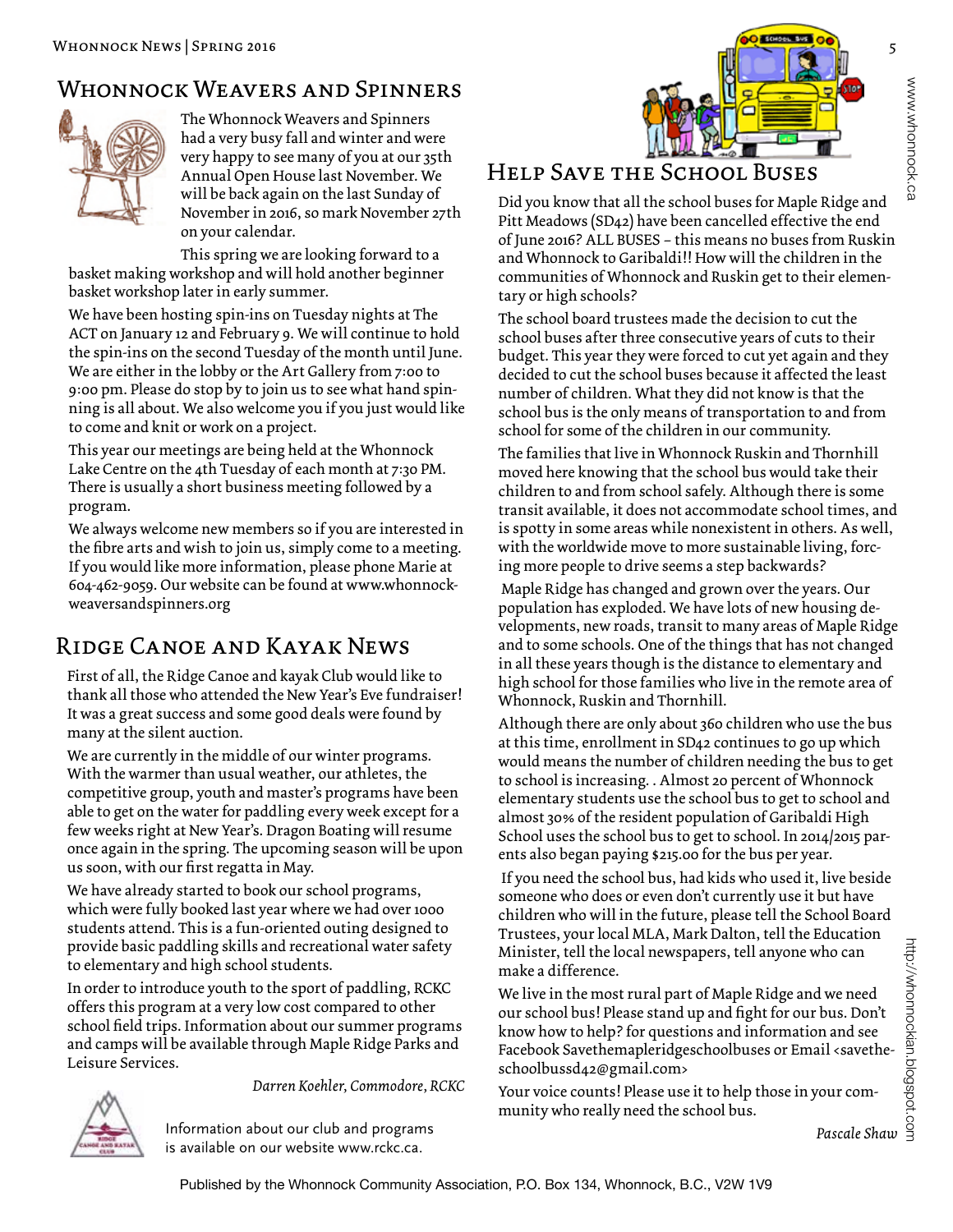## PARKS & LEISURE SERVICES **MAPLE RIDGE | PITT MEADOWS**

#### Programs in Whonnock

ADULT VOLLEYBALL at Whonnock Elementary, Wednesdays from 8 until 9 in the gymnasium. All skill levels welcome. Now a Parks & Leisure program sponsored by the Whonnock Community Association.

YOGA – HATHA YOGA: 16Y+ This intermediate yoga class will provide active stretching, balancing and sequences with a gentle flow, this class will reward you with a gentle yoga flow with you leaving feeling balanced, gently stretched and at peace. Beginners are recommended to take Yoga Basics prior to registering in this course. Location: Whonnock Lake Centre, Wed. 7 – 8 pm.

- PILATES BY THE LAKE Intermediate. Designed for those with a strong Pilates base to further improve posture, increase lung capacity, and sculpt strong, lean muscles. Work on your body and mind, soaking in the serenity of Whonnock Lake Centre. Mon. 7:30 – 8:30 pm. Own mat required.
- PILATES SCULPT Pilates will help you gain inner strength and support your spine while focusing on core postural muscles. In this class we will work on sculpting, strengthening and lengthening all areas of the body to improve your posture and gain flexibility. Grab your mat and join us! Whonnock Lake Centre. Mon 6:15 – 7:15.

#### *Children and Youth Programs*

- Whonnock Youth Drop-In A FREE drop-in recreation session for those wanting to hang out with their friends and be active.
- Location: Whonnock Elementary. Monday 7:00pm-9:00pm.
- MUDDY BY NATURE.  $(3 5$  yrs) It's time to get muddy! Run, jump, duck, and crawl your way through a series of fun outdoor obstacles using basic movements. Participants will support each other to accomplish a series of fun and challenging courses.

Whonnock Lake Park. Wed March 23, 1:15 – 2:45.

Daycamp. Whonnock Adventures (5 -12 yrs) A week of fun in the great outdoors. We will spend the week playing games, making crafts and exploring the community of Whonnock. Please note we will get to all our locations by walking.

Whonnock Lake Centre. March 21 – 25, 8:30 – 5:00.



*"Bloom," a public art installation is to unfold this spring at Whonnock Lake. "Bloom is inspired by natural flora ... It will provide some shelter using nature inspired coloured canopies blooming from the trunks of western red cedars. There will be wood seating and table areas of various heights beneath the canopies evocative of the wooden docks of Whonnock Lake."*

#### Ongoing Improvements at WHONNOCK LAKE PARK

The park improvement project at Whonnock Lake Park is now substantially complete with the contractor's focus now on completing some minor deficient items before they leave the site.

Public access to the park improvement areas has been gradual with the completion of the picnic shelter and playground being opened earlier in December. The last area to open was the new parking area near the existing sports court on the east side of the park.

The extended cold weather causing the ground to freeze in December caused some delay with planting and final grading of the road surface near the east parking area. With warmer weather in the spring the contractor will return to complete grass seeding and any clean up or planting replacements.

Parks staff are planning a park opening event in the spring likely once the seeded areas are more established.

For more detailed information please go to, <http://mrpmparksandleisure.ca/399/Whonnock-Lake-Capital-Improvements-Proje>

To receive notification of any updates on Whonnock Project sign up at <http://mrpmparksandleisure.ca/list.aspx>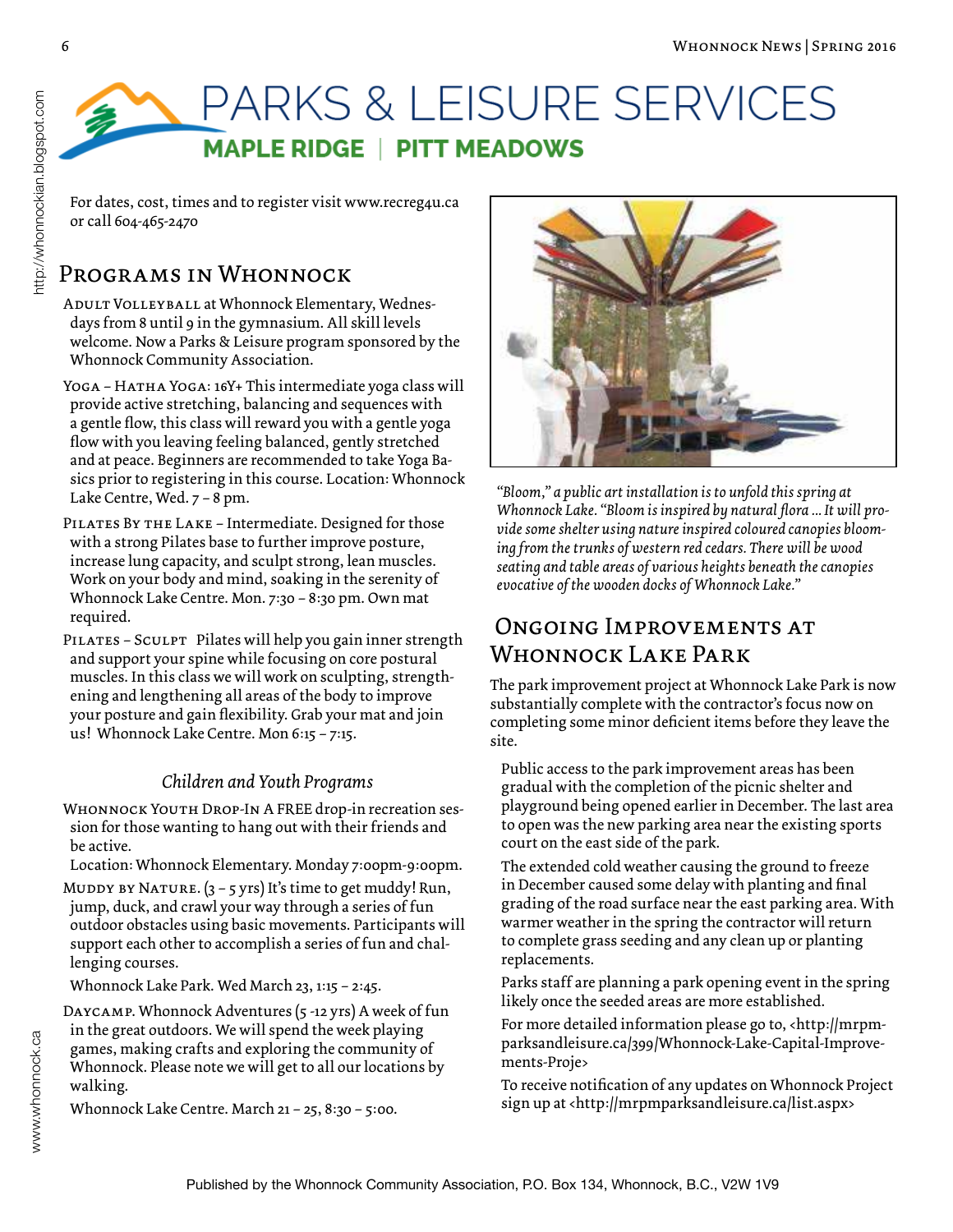

#### Holy Spirit Anglican Church 27123 River Road in Whonnock

Please feel free to join us for Sunday Service in our Heritage Church in a lovely rural setting. Service is held from 10:00 to 11:30 am every Sunday morning. You are encouraged and welcome to join us for coffee and fellowship afterwards in the adjoining hall.

Our minister, Reverend Howie Adan, will be leaving us soon. He has accepted an appointment as Head of Multifaith Chaplaincy at London Heathrow Airport. We wish him well as he undertakes this ministry for which he has a deep passion and we encourage him to keep in touch.

We are a congregation that worships and learns together, encouraging each other to grow in love and faith. As we look forward to welcoming our next minister we hope to also welcome you into our family. We will be having many activities and special services this year, beginning with our Easter Sunday service on March 27th.

#### The Bishop Comes to Whonnock!

The Bishop of the Anglican Diocese of New Westminster, the Right Reverend Melissa Skelton, is coming to Whonnock.

She will be toured around the area to highlight neighbourhood issues, and she will preside at the worship service at Holy Spirit Anglican Church on Sunday, June 19 at 10 a.m. All are welcome to come and meet her. Watch our signboard in front of our church for details or call the church 604-462-7933.

#### Holy Spirit Hall

The Holy Spirit Hall, 27123 River Road in Whonnock, is available to clubs, groups, etc. for special occasions and weekly meetings. Contact our message centre at 604-462- 7933 for Church and Hall rental information.

#### CAST AND CREW THEATRE ARTS ACADEMY



Cast and Crew Youth Theatre Society presents Wonderland: The Musical Misadventures of a Girl Named Alice, based on the novel *Through the Looking Glass* by Lewis Carroll.

This upbeat, coming-of-age show is filled with an eclectic mix of ballads, rap, funkrock, gospel and calypso music that will leave you grinning like a Cheshire cat.

Show times are March 10-12 and April 21-23 at the North Fraser Centre – 9975 272nd Street, Maple Ridge.

Come on out and get reacquainted with some of your favourite Wonderland characters, while meeting dozens of new ones. Tickets are \$12.

For more information go to castandcrewtheatre.ca



#### Wildwood Fellowship Church

Sunday Services are held at 10:30am (10810 272nd St.)

WHAT IS YOUR HEART LONGING FOR? People often come to church hoping to find answers to life, to find support in times of crisis, acceptance and love, to develop positive friendships. We define "fellowship" as "the oneness of spirit that comes when two friends are on the same side of a struggle."

You are welcome! People matter to God and they matter to us! We believe you will find us to be a small church with a big heart where "people know your name and people are glad you came." If you're looking to find a place to belong where you can learn about and live out a relevant faith, then we invite you to experience the community of Wildwood Fellowship Church. We are a family-oriented, nondenominational community church. We want to come alongside you in your faith journey, knowing that ultimately Jesus Christ is the One who can truly satisfy the inner longings of your heart.

For more information on kids events, ministries, or special services visit our website at www.wildwoodfellowship.com, call Pastor Arnold Tracey at 604-287-6963, or just drop in and visit us some Sunday morning.

www.whonnock.ca

www.whonnock.ca